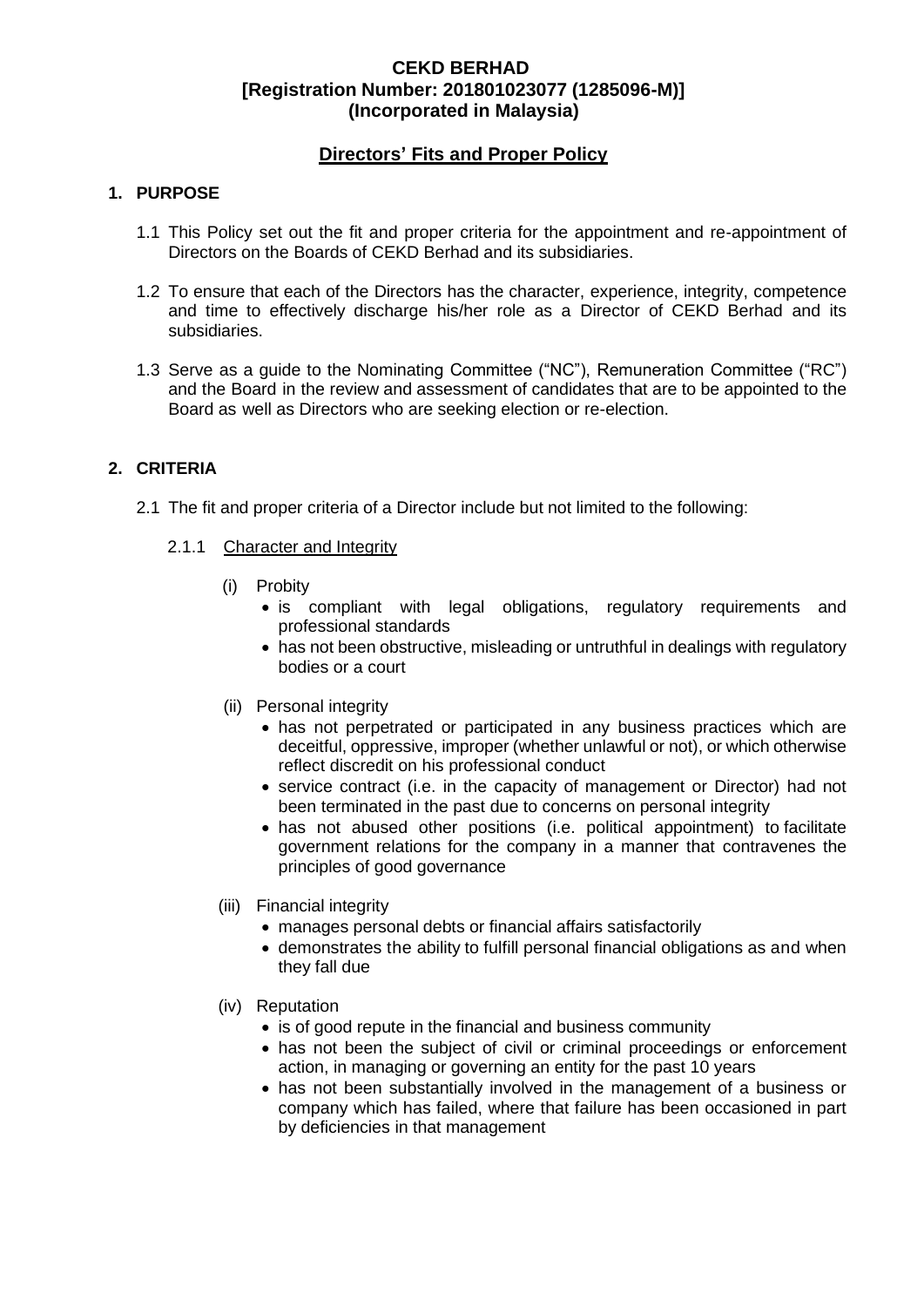## **Directors' Fits and Proper Policy**

- 2.1.2 Experience and competence
	- (i) Qualifications, training and skills
		- possesses education qualification that is relevant to the skill set that the Director is earmarked to bring to bear onto the boardroom (i.e. a match to the board skill set matrix)
		- has a considerable understanding of the business and workings of a corporation
		- possesses general management skills as well as an understanding of corporate governance and sustainability issues
		- keeps knowledge current based on continuous professional development
		- possesses leadership capabilities and a high level of emotional intelligence
	- (ii) Relevant experience and expertise
		- possesses relevant experience and expertise with due consideration given to the past length of service, nature and size of business, responsibilities held, number of subordinates as well asreporting lines and delegated authorities
	- (iii) Relevant past performance or track record
		- had a career of occupying a high-level position in a comparable organisation, and was accountable for driving or leading the organisation's governance, business performance or operations
		- possesses commendable past performance record as gathered from the results of the board effectiveness evaluation

#### 2.1.3 Time and commitment

- (i) Ability to discharge role having regard to other commitments
	- able to devote time as a board member, having factored in other outside obligations including concurrent board positions held by the Director across listed issuers and non-listed entities (including non-for-profit organisations)
- (ii) Participation and contribution to the board or track record
	- demonstrates a willingness to participate actively in board activities
	- demonstrates a willingness to devote time and effort to understand the businesses and exemplifies readiness to participate in events outside the boardroom
	- manifests passion in the vocation of a Director
	- exhibits the ability to articulate views independently, objectively and constructively
	- exhibits open-mindedness to the views of others and the ability to make a considered judgment after hearing the views of others

#### **3. REVIEW OF THE POLICY**

3.1 The NC and RC shall recommend any change to the Policy as the NC and RC deems appropriate to the Board for approval. The terms of the Policy shall be assessed, reviewed and updatedwhere necessary i.e. when there are changes to the Malaysian Code on Corporate Governance, Listing Requirements of Bursa Malaysia Securities Berhad or any other regulatory requirements.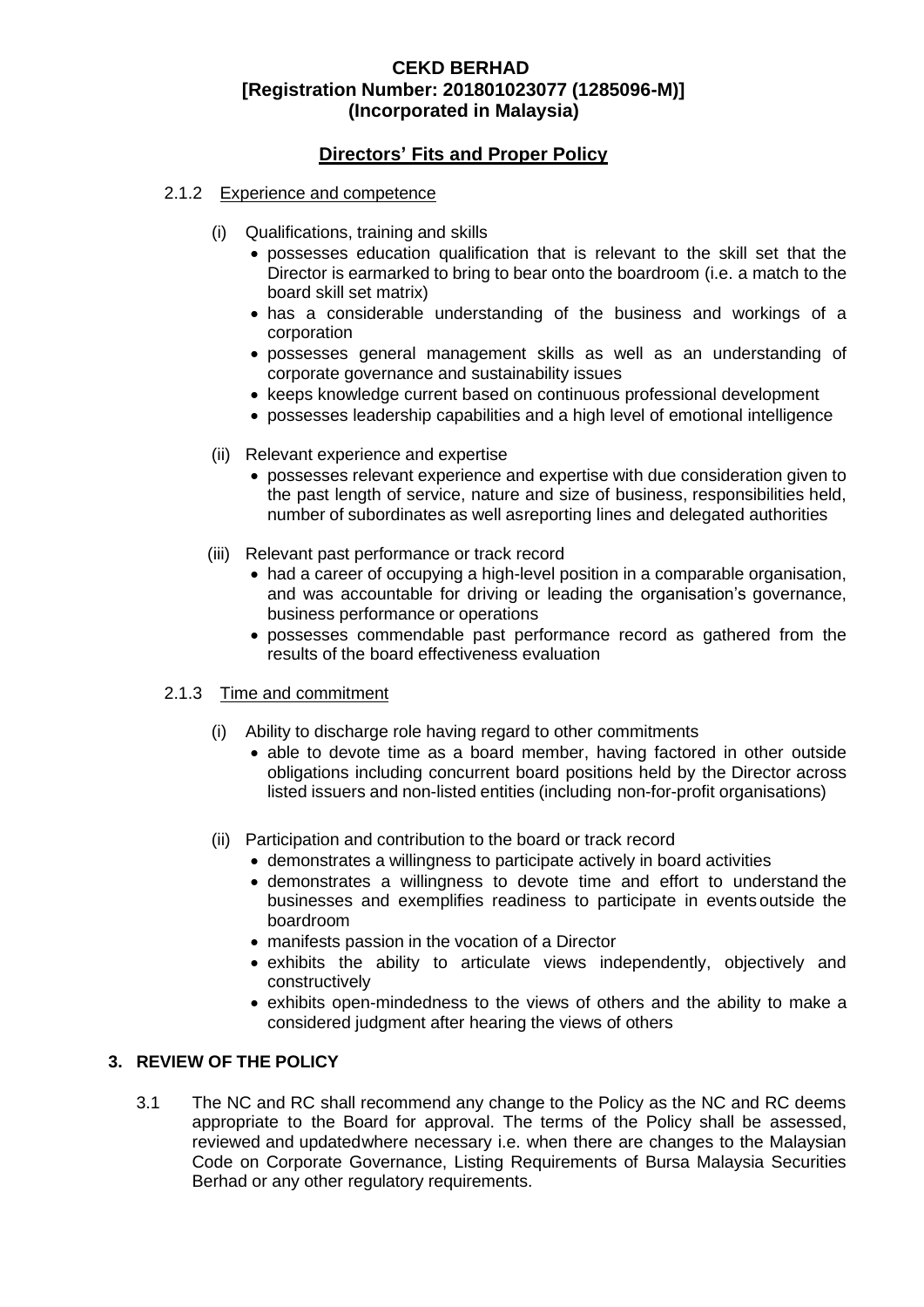# **Directors' Declaration Form**

 $I_{\rm s}$  and  $I_{\rm s}$  are the set of  $I_{\rm s}$  and  $I_{\rm s}$  are the set of  $I_{\rm s}$ 

NRIC No: \_\_\_\_\_\_\_\_\_\_

residing at \_\_\_\_\_\_\_\_\_\_\_\_\_\_\_\_\_\_\_\_\_\_\_\_\_\_\_\_\_\_\_\_\_\_\_\_\_\_\_\_\_\_\_\_\_\_\_\_\_\_\_\_\_\_\_\_\_\_\_\_\_\_\_\_\_\_

do hereby solemnly affirm and declare the followings:-

|                                                   |                                                                                                                                                                                                                                        | <b>YES</b> | <b>NO</b> |
|---------------------------------------------------|----------------------------------------------------------------------------------------------------------------------------------------------------------------------------------------------------------------------------------------|------------|-----------|
| <b>Probity, Personal Integrity and Reputation</b> |                                                                                                                                                                                                                                        |            |           |
| 1.                                                | I have not been convicted for any registrable offence under the<br>Registration of Criminals and Undesirable Persons Act 1969 or such<br>similar offences under any other jurisdiction                                                 |            |           |
| 2.                                                | In civil cases, I have not admitted liability or been found liable by any court<br>for fraud or dishonesty under any jurisdiction                                                                                                      |            |           |
| 3.                                                | To my knowledge, no financial penalty has been imposed upon me or<br>any enforcement action taken against me by a professional or financial<br>regulatory authority in any jurisdiction                                                |            |           |
| 4.                                                | I have not been refused the right to carry on any trade, business or<br>profession for which a specific authorisation by any regulatory authority,<br>professional body or government agency is required by law in any<br>jurisdiction |            |           |
| 5.                                                | I have not been dismissed, asked to resign or have resigned from<br>employment or from holding office as a director of a company because<br>of negligence, incompetence, fraud or mismanagement                                        |            |           |
| 6.                                                | I have not objected or been unwilling to cooperate with regulatory<br>authorities resulting in a failure or potential failure to comply with legal,<br>regulatory and professional requirements or standards                           |            |           |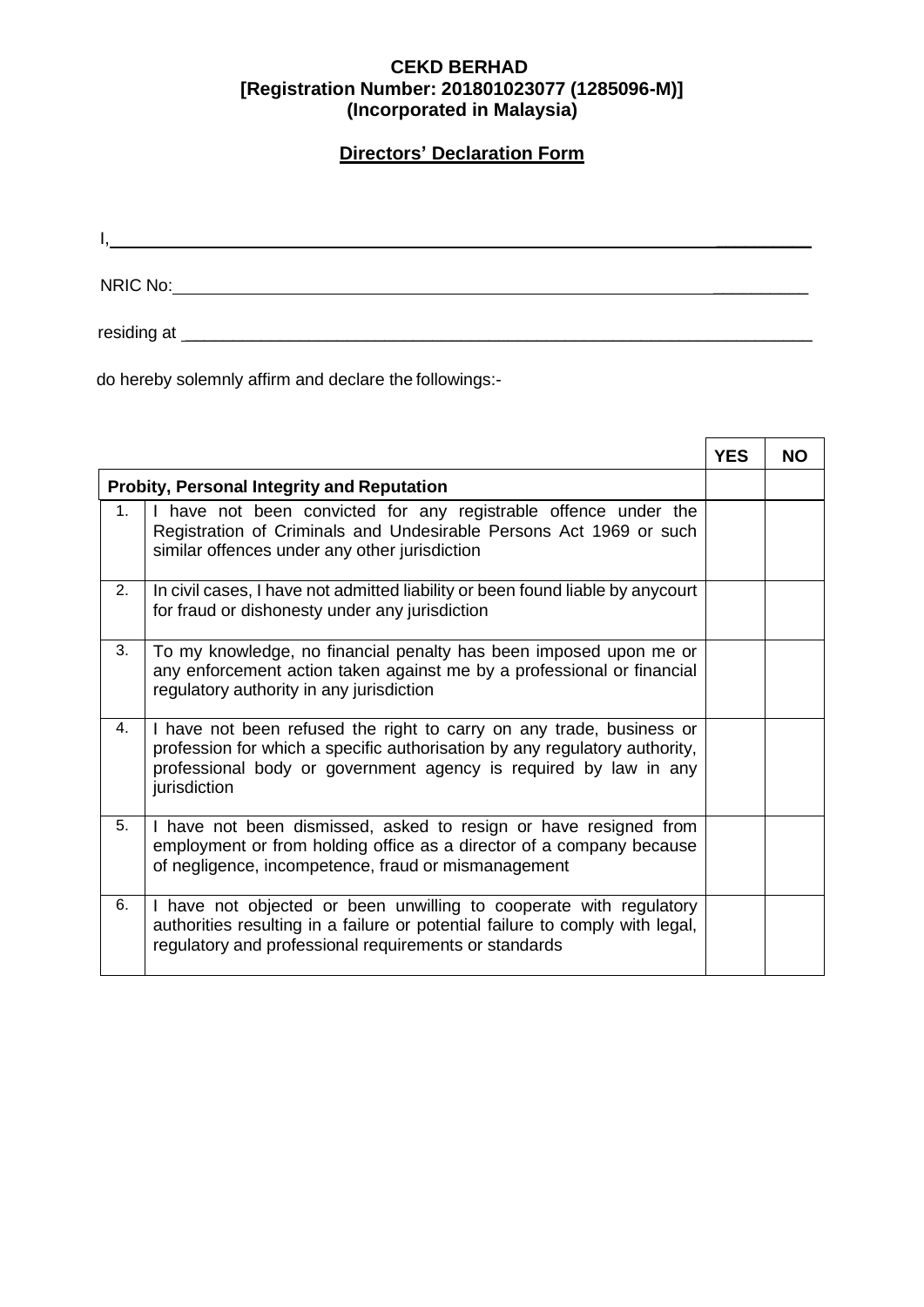# **Directors' Declaration Form**

|                            |                                                                                                                                                   | YES | NΟ |
|----------------------------|---------------------------------------------------------------------------------------------------------------------------------------------------|-----|----|
| <b>Financial Integrity</b> |                                                                                                                                                   |     |    |
| 7.                         | I have met relevant solvency requirements imposed upon me                                                                                         |     |    |
| 8.                         | To my knowledge, I have not been subject to judgment debt that remains<br>outstanding in any jurisdiction                                         |     |    |
| 9.                         | I have not made arrangements with creditors, filed for bankruptcy or been<br>adjudicated a bankrupt or had assets sequestered in any jurisdiction |     |    |

| Explanation for items ticked 'NO' |             |  |  |  |
|-----------------------------------|-------------|--|--|--|
| No.                               | Explanation |  |  |  |
|                                   |             |  |  |  |
|                                   |             |  |  |  |
|                                   |             |  |  |  |
|                                   |             |  |  |  |
|                                   |             |  |  |  |
|                                   |             |  |  |  |

| <b>Documents submitted</b>           |  |  |  |  |
|--------------------------------------|--|--|--|--|
| Curriculum vitae/profile (mandatory) |  |  |  |  |
|                                      |  |  |  |  |
|                                      |  |  |  |  |
|                                      |  |  |  |  |